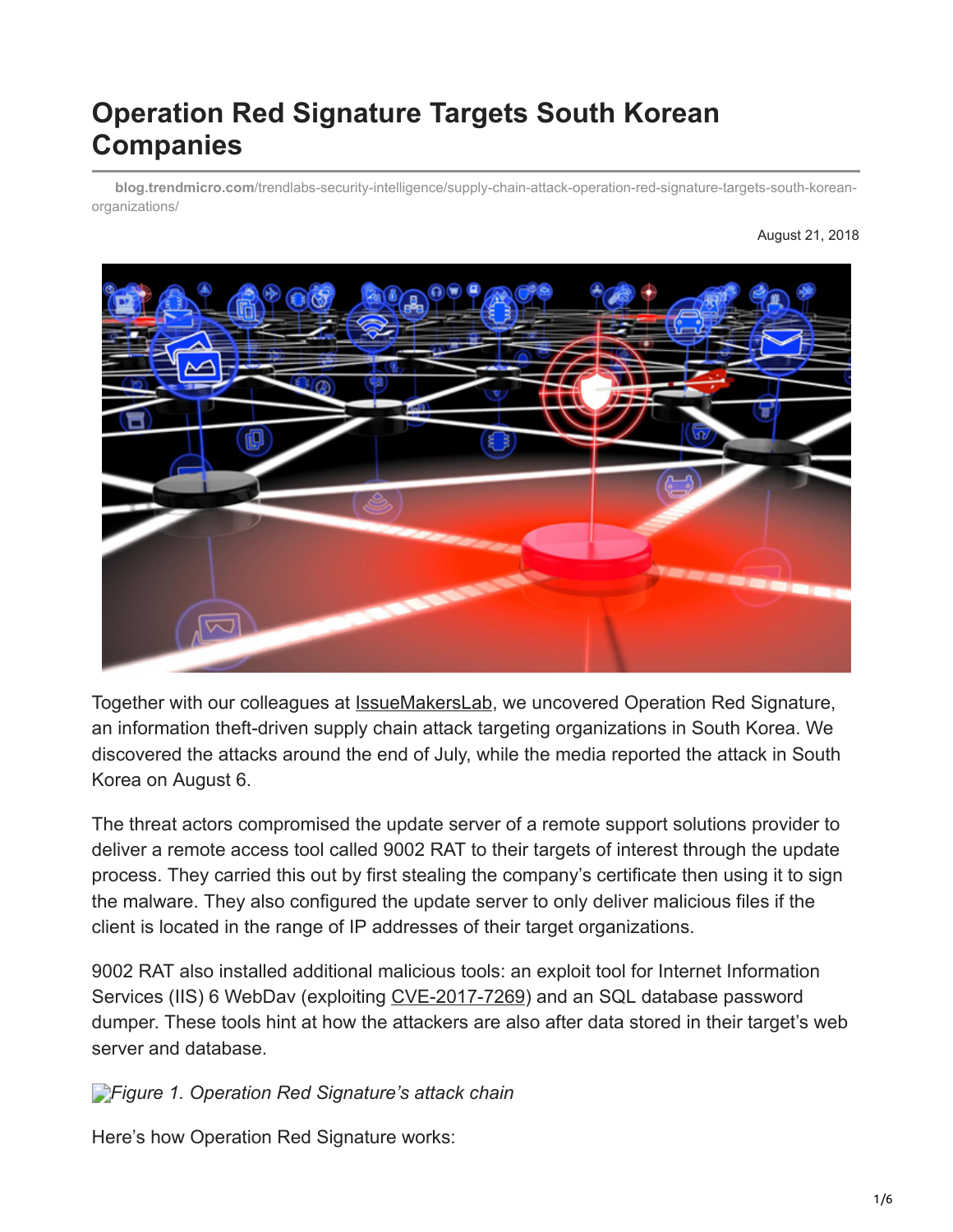- 1. The code-signing certificate from the remote support solutions provider is stolen. It's possible that the certificate was stolen as early as April 2018, as we found a ShiftDoor malware (4ae4aed210f2b4f75bdb855f6a5c11e625d56de2) on April 8 that was signed with the stolen certificate.
- 2. Malicious update files are prepared, signed with the stolen certificate, and uploaded to the attacker's server (207[.]148[.]94[.]157).
- 3. The update server of the company is hacked.
- 4. The update server is configured to receive an *update.zip* file from the attackers' server if a client is connecting from a specific range of IP addresses belonging to their targeted organizations.
- 5. The malicious *update.zip* file is sent to the client when the remote support program is executed.
- 6. The remote support program recognizes the update files as normal and executes the 9002 RAT malware inside it.
- 7. 9002 RAT downloads and executes additional malicious files from the attackers' server.

## **Technical analysis**

The *update.zip* file contains an *update.ini* file, which has the malicious update configuration that specifies the remote support solution program to download *file000.zip* and *file001.zip* and extract them as *rcview40u.dll* and *rcview.log* to the installation folder.

The program will then execute *rcview40u.dll*, signed with the stolen certificate, with Microsoft register server (*regsvr32.exe*)*.* This dynamic-link library (DLL) is responsible for decrypting the encrypted *rcview.log* file and executing it in memory. 9002 RAT is the decrypted *rcview.log* payload, which connects to the command-and-control (C&C) server at 66[.]42[.]37[.]101.

 $\overline{\phantom{a}}$ 

*Figure 2. Contents of the malicious update configuration*

- $\overline{\phantom{a}}$
- $\overline{\phantom{a}}$

*Figure 3. How the compromised update process launches the 9002 RAT malware*

 $\overline{\phantom{a}}$ 

*Figure 4. Known 9002 RAT string pattern inside the decrypted payload of the rcview.log file*

## **Correlating 9002 RAT**

Delving into 9002 RAT, we found that it was compiled on July 17, 2018, and that the configuration files inside *update.zip* were created on July 18. Our analysis of an update log file we found reveals the remote support program's update process started around 13:35 on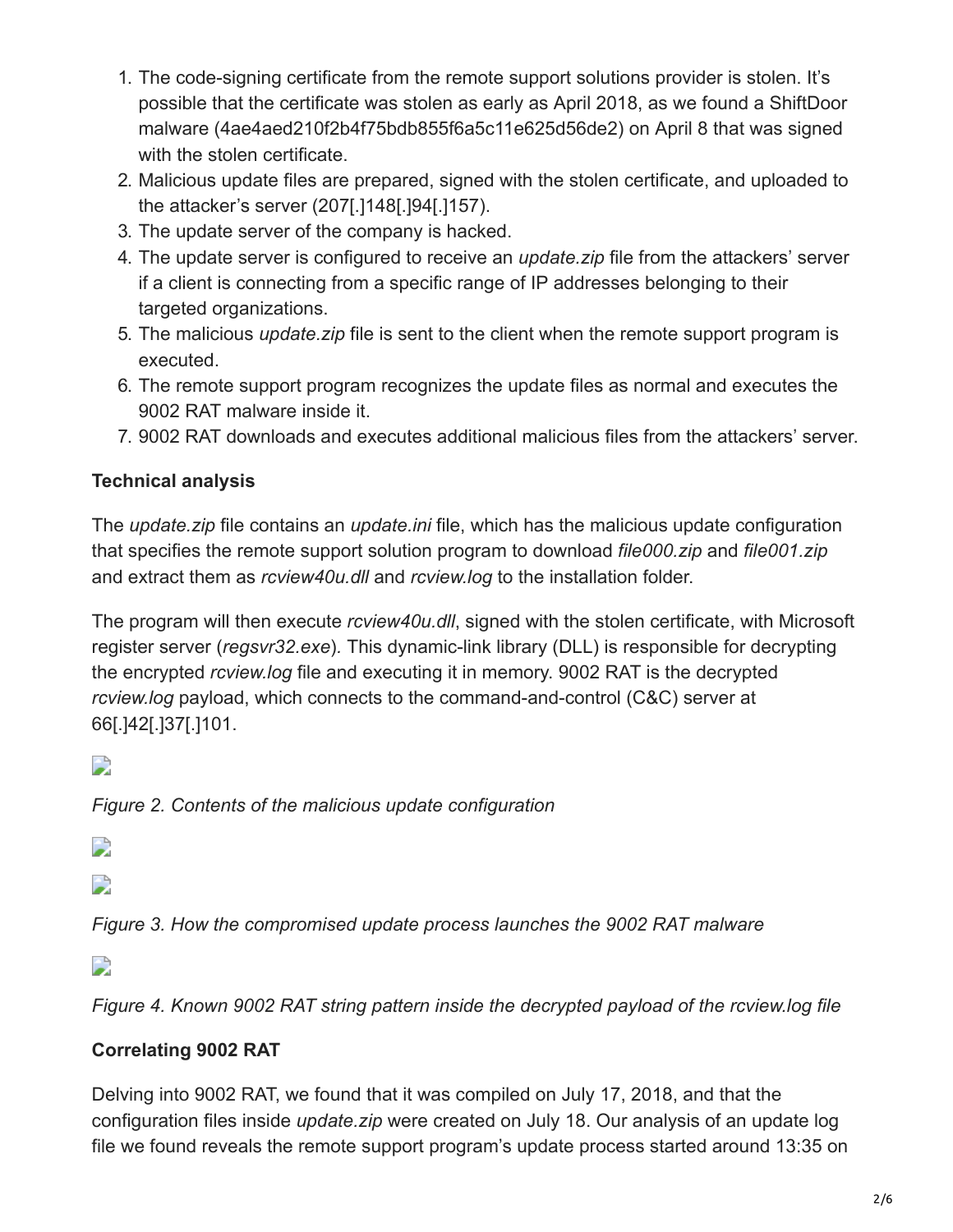July 18, with the 9002 RAT being downloaded and launched. We also saw the RAT file used for this specific attack was set to be inactive in August, so we can construe that the RAT's activity was rather short-lived (from July 18 to July 31).

 $\overline{\phantom{a}}$ 

- $\overline{\phantom{a}}$
- 

 $\overline{\phantom{a}}$ 

*Figure 5. Compilation timestamp on 9002 RAT sample (top), timestamp of the malicious configuration (center), and snapshot of the program's update log (bottom)*

 $\overline{\phantom{a}}$ 

*Figure 6. Code snippet showing 9002 RAT checking the system time and setting itself to sleep in August 2018*

#### **Additional malware tools**

The 9002 RAT also serves as a springboard for delivering additional malware. Most of these are downloaded as files compressed with the Microsoft cabinet format (.cab). This is most likely done to avoid detection by antivirus (AV) solutions.

| <b>Filename</b> | Tool                                              | <b>Purpose</b>                                               |
|-----------------|---------------------------------------------------|--------------------------------------------------------------|
| dsget.exe       | <b>DsGet</b>                                      | View active directory objects                                |
| dsquery.exe     | <b>DsQuery</b>                                    | Search for active directory objects                          |
| sharphound.exe  | SharpHound                                        | Collect active directory information                         |
| aio.exe         | All In One (AIO)                                  | Publicly available hack tool                                 |
| ssms.exe        | <b>SQL Password dumper</b>                        | Dump password from SQL database                              |
| printdat.dll    | RAT (PlugX variant)                               | Remote access tool                                           |
| w.exe           | <b>IIS 6 WebDav Exploit Tool</b>                  | Exploit tool for CVE-2017-7269 (IIS 6)                       |
| Web.exe         | <b>WebBrowserPassView</b>                         | Recover password stored by browser                           |
| smb.exe         | Scanner                                           | Scans the system's Windows version<br>and computer name      |
| m.exe           | Custom Mimikatz (including<br>32bit / 64bit file) | Verify computer password and active<br>directory credentials |

Here's a list of files that 9002 RAT retrieves and delivers to the affected system: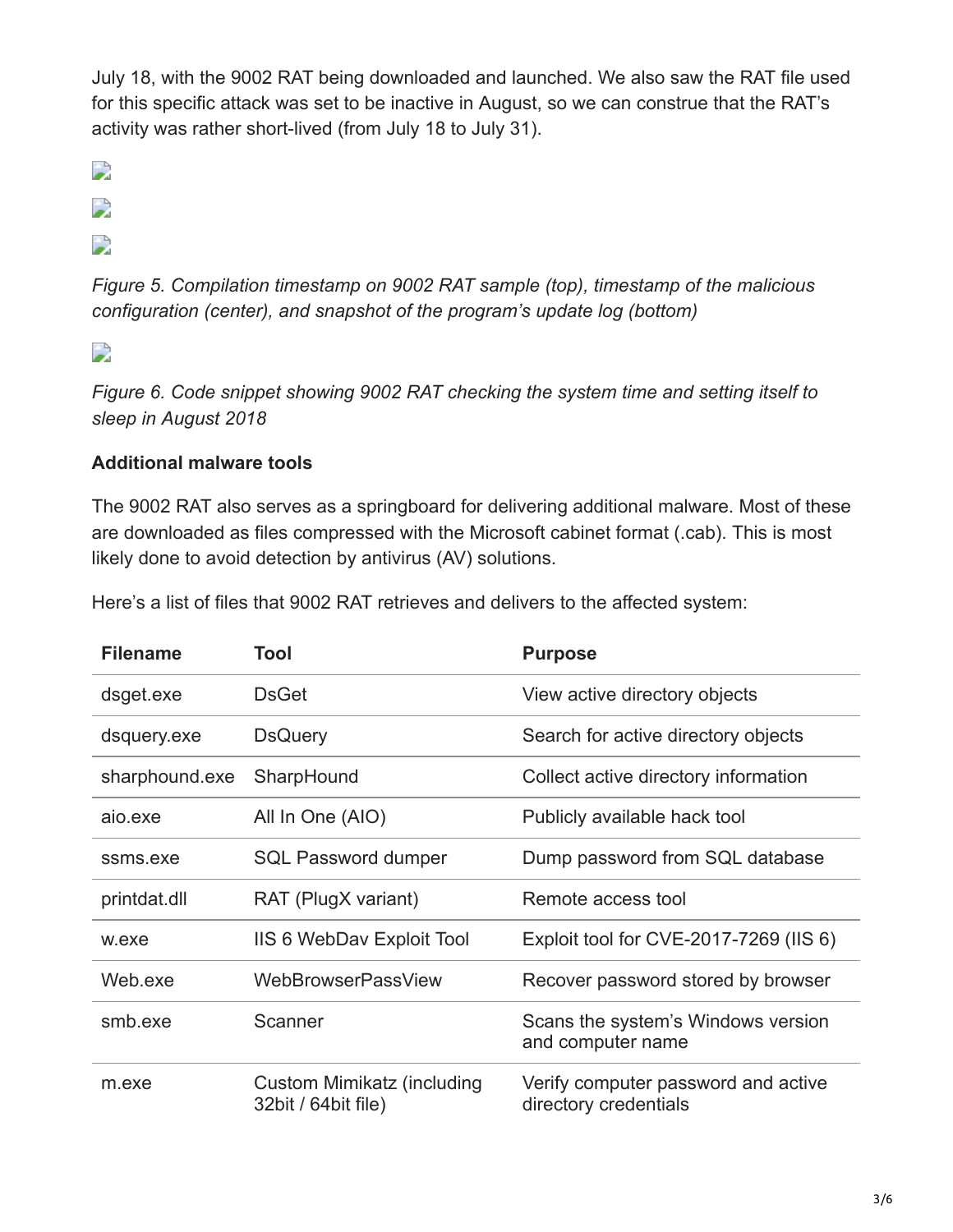One of the downloaded files *printdat.dll*, which is another RAT. It is a variant of PlugX malware, and connects to the same C&C server (66[.]42[.]37[.]101).

## $\overline{\phantom{a}}$

#### *Figure 8. Internal PlugX date dword value inside the printdat.dll file*

#### **Mitigating supply chain attacks**

Supply chain attacks don't just affect users and businesses — they exploit the trust between vendors and its clients or customers. By trojanizing software/applications or manipulating the infrastructures or platforms that run them, supply chain attacks affects the integrity and security of the goods and services that organizations provide. In [healthcare,](https://www.trendmicro.com/vinfo/tmr/?/us/security/news/internet-of-things/exposed-medical-devices-and-supply-chain-attacks-in-connected-hospitals) for instance, where the industry heavily relies on third-party and [cloud-based services](https://www.trendmicro.com/vinfo/tmr/?/us/security/news/virtualization-and-cloud/-misconfigured-cloud-services-pose-high-security-risks-for-organizations), supply chain attacks can risk the privacy of personally identifiable data and intellectual property, disrupt hospital operations, and even endanger patient health. And when stacked up with regulations such as the EU General Data Protection and Regulation ([GDPR](https://www.trendmicro.com/vinfo/tmr/?/us/security/definition/eu-general-data-protection-regulation-gdpr)), the impact can be exacerbated.

Here are some best practices:

- [Oversee](https://www.trendmicro.com/vinfo/tmr/?/us/security/news/cybercrime-and-digital-threats/data-breaches-highlight-the-need-for-managed-detection-and-response#thirdparty) third-party products and services; apart from ensuring the security of the organization's own online premises (e.g., patching, authentication mechanisms), security controls must also be in place in third-party applications being used.
- Develop a proactive incident response strategy: Supply chain attacks are often targeted; organizations must be able to fully understand, manage, and monitor the risks involved in third-party vendors.
- [Proactively monitor the network for anomalous activities; f](https://blog.trendmicro.com/en_us/business/products/network/intrusion-prevention.html)[irewall](https://www.trendmicro.com/vinfo/tmr/?/us/security/news/security-technology/best-practices-deploying-an-effective-firewall)[s and intrusion](https://blog.trendmicro.com/en_us/business/products/network/intrusion-prevention.html) detection and prevention systems help mitigate network-based threats.
- Enforce the [principle of least privilege:](https://www.trendmicro.com/vinfo/tmr/?/us/security/news/cybercrime-and-digital-threats/how-can-the-network-be-protected-from-targeted-attacks) [Network segmentation,](https://www.trendmicro.com/vinfo/tmr/?/us/security/news/cyber-attacks/protecting-data-through-network-segmentation) [data categorization,](https://www.trendmicro.com/vinfo/tmr/?/us/security/news/cyber-attacks/keeping-digital-assets-safe-need-for-data-classification) [restriction](https://www.trendmicro.com/vinfo/us/security/news/cybercrime-and-digital-threats/best-practices-securing-sysadmin-tools) of system administration [tools](https://www.trendmicro.com/vinfo/tmr/?/us/security/news/security-technology/security-101-the-rise-of-fileless-threats-that-abuse-powershell), and application control help deter lateral movement and minimize data being exposed.

## **Trend Micro Solutions**

The Trend Micro™ [Deep Discovery™](https://blog.trendmicro.com/en_us/business/products/network/advanced-threat-protection/deep-discovery-threat-intelligence-network-analytics.html) solution provides detection, in-depth analysis, and proactive response to today's stealthy malware and targeted attacks in real time. It provides a comprehensive defense tailored to protect organizations against targeted attacks and advanced threats through specialized engines, custom [sandboxing](https://www.trendmicro.com/vinfo/tmr/?/us/security/news/security-technology/how-can-advanced-sandboxing-techniques-thwart-elusive-malware), and seamless correlation across the entire attack life cycle, allowing it to detect threats even without any engine or pattern update. Trend Micro endpoint solutions such as the **Smart Protection** [Suites and Worry-Free Business Security solutions can protect users and businesses fr](https://blog.trendmicro.com/en_us/business/products/user-protection/sps.html)om threats by detecting malicious files and blocking all related malicious URLs.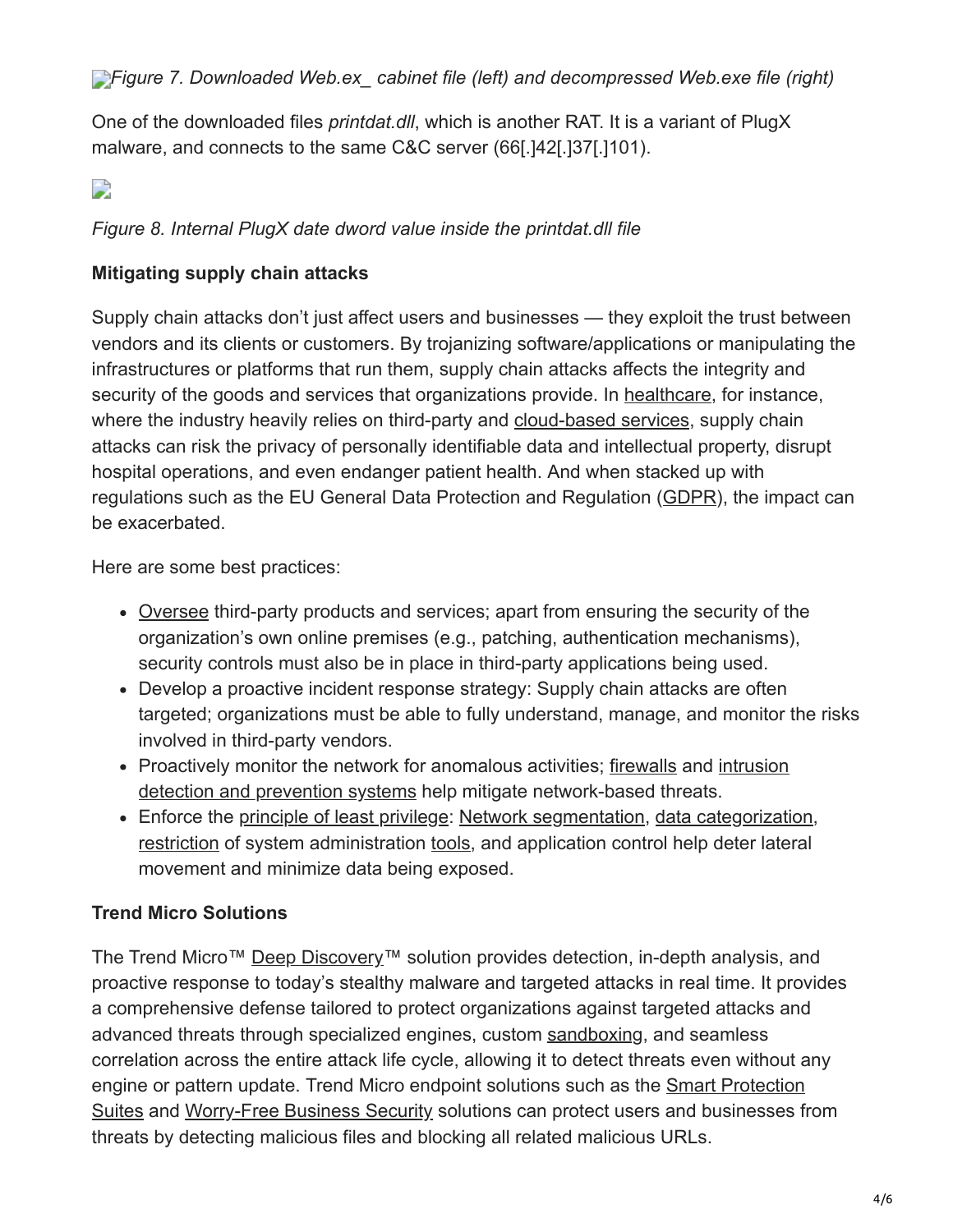#### **Indicators of Compromise (IoCs):**

*Related hashes (SHA-256):*

- 0703a917aaa0630ae1860fb5fb1f64f3cfb4ea8c57eac71c2b0a407b738c4e19 (ShiftDoor) — detected by Trend Micro as BKDR\_SETHC.D
- c14ea9b81f782ba36ae3ea450c2850642983814a0f4dc0ea4888038466839c1e (aio.exe) — HKTL\_DELOG
- a3a1b1cf29a8f38d05b4292524c3496cb28f78d995dfb0a9aef7b2f949ac278b (m.exe) HKTL\_MIMIKATZ
- 9415ca80c51b2409a88e26a9eb3464db636c2e27f9c61e247d15254e6fbb31eb (printdat.dll) — TSPY\_KORPLUG.AN
- 52374f68d1e43f1ca6cd04e5816999ba45c4e42eb0641874be25808c9fe15005 (rcview.log) — TROJ\_SIDELOADR.ENC
- bcfacc1ad5686aee3a9d8940e46d32af62f8e1cd1631653795778736b67b6d6e (rcview40u.dll) — TROJ\_SIDELOADR.A
- 279cf1773903b7a5de63897d55268aa967a87f915a07924c574e42c9ed12de30 (sharphound.exe) — HKTL\_BLOODHOUND
- e5029808f78ec4a079e889e5823ee298edab34013e50a47c279b6dc4d57b1ffc (ssms.exe) — HKTL\_PASSDUMP
- e530e16d5756cdc2862b4c9411ac3bb3b113bc87344139b4bfa2c35cd816e518 (w.exe) — TROJ\_CVE20177269.MOX
- 28c5a6aefcc57e2862ea16f5f2ecb1e7df84b68e98e5814533262595b237917d (Web.exe) — HKTL\_BROWSERPASSVIEW.GA

*URLs related to the malicious update file:*

- hxxp://207[.]148[.]94[.]157/update/rcv50/update.zip
- hxxp://207[.]148[.]94[.]157/update/rcv50/file000.zip
- hxxp://207[.]148[.]94[.]157/update/rcv50/file001.zip

*URLs related to additionally downloaded malicious files:*

- hxxp://207[.]148[.]94[.]157/aio.exe
- hxxp://207[.]148[.]94[.]157/smb.exe
- hxxp://207[.]148[.]94[.]157/m.ex\_
- hxxp://207[.]148[.]94[.]157/w
- hxxp://207[.]148[.]94[.]157/Web.ex\_

*Related C&C server (9002 RAT and PlugX variant):*

66[.]42[.]37[.]101

APT & Targeted Attacks